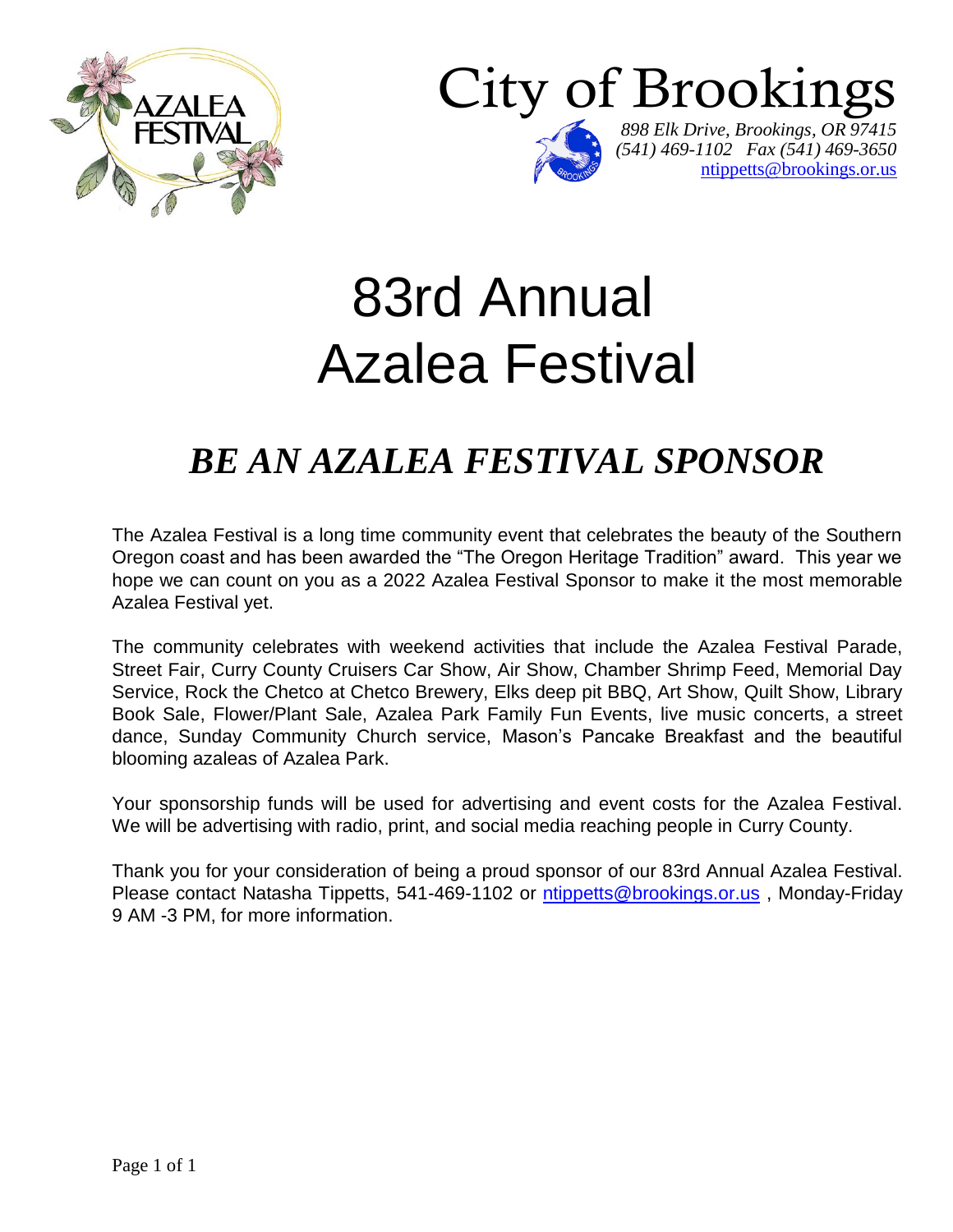

# City of Brookings

*898 Elk Drive, Brookings, OR 97415 (541) 469-1102 Fax (541) 469-3650* ntippetts@brookings.or.us

#### **Azaleas Festival Sponsorship**

#### **Parade Sponsor: \$3000.00**

- Float for your business behind color guard at the parade
- Business logo on Event Banners (1 month) visible to HWY 101 traffic
- **Business name on parade banner as the TITLE SPONSOR**
- **Full page ad in the Azalea Festival News letter (mailed to all in 97415 addresses)**
- Signage at Azalea park
- Radio advertisement
- **Website and Facebook recognition**
- Recognition on Printed Materials, Posters, Fliers, Programs
- **Free Vendor Booth at the Vendor Street Fair**

#### **Street Fair Sponsor: \$2000.00**

- Banner at the street fair as the sponsor
- 1/<sub>2</sub> page ad in the Azalea Festival News letter (mailed to all 97415 addresses)
- **Signage at Azalea Park**
- Radio advertisement
- **Website and Facebook recognition**
- Recognition on Printed Materials, Posters, Fliers, Programs
- **Free Vendor Booth at the Vendor Street Fair**

#### **Entertainment Sponsor: \$1000.00**

- Your business name/Logo on the band shell at Azalea Park as the Entertainment Sponsor
- ¼ page ad in the Azalea Festival News letter (mailed to all 97415 addresses)
- Radio advertisement
- **Website and Facebook recognition**
- Recognition on Printed Materials, Posters, Fliers, Program

#### **Clean-up Sponsor: \$500.00**

- **Theorge 15 Your business name on signage at Azalea Park and Street Fair**
- 1/8 page ad in the Azalea Festival News Letter (mailed to all 97415 addresses)
- **Website and Facebook recognition**
- Recognition on Printed Materials, Posters, Fliers, Program

#### **Program Sponsor: \$250.00**

- Website and Facebook recognition
- Recognition on Printed Materials, Posters, Fliers, Programs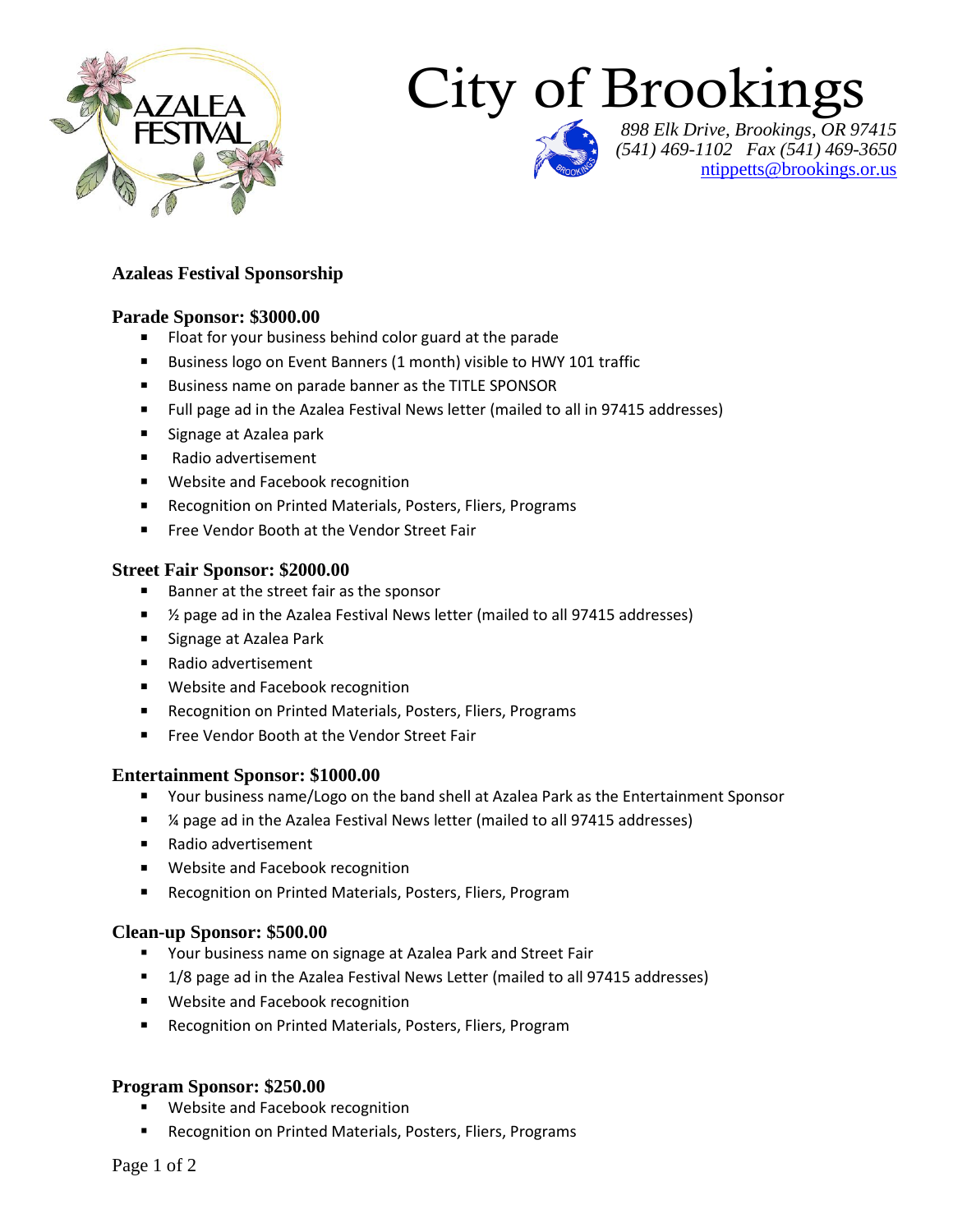- **EXEC** isted on the schedule events as the program sponsor
- **1 x2.5 Map page ad in the Azalea Festival News Letter (mailed to all 97415 addresses)**

Thank you for your consideration of being a proud sponsor of our 82nd Annual Azalea Festival. Please contact Natasha Tippetts, 541-469-1102 or [ntippetts@brookings.or.us,](mailto:ntippetts@brookings.or.us) Monday-Friday 9-3 PM, for more information.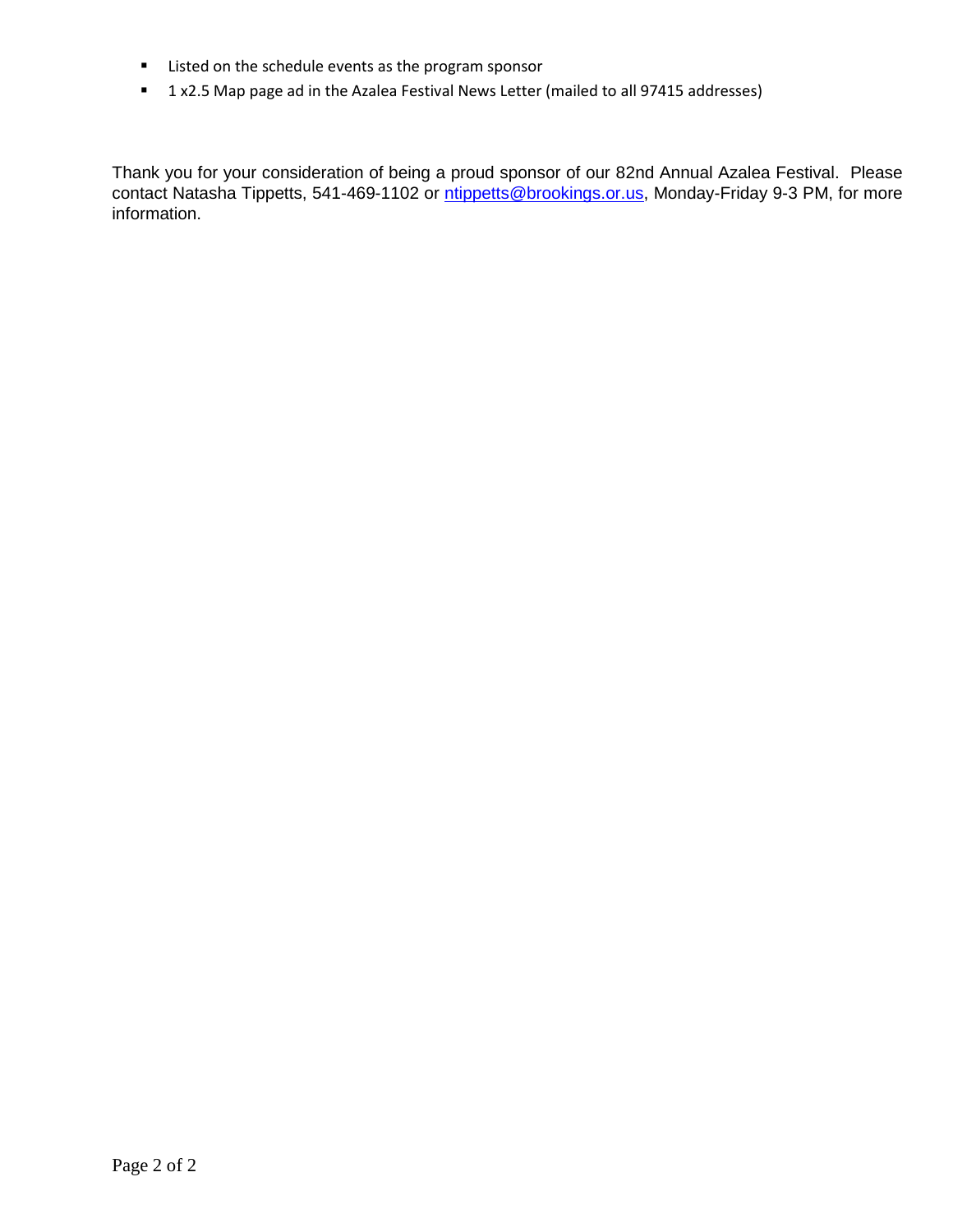



## 83rd ANNUAL AZALEA FESTIVAL

### **SPONSOR LETTER OF AGREEMENT**

| Agrees to Sponsor the 83 <sup>rd</sup> Annual Azalea Festival in the amount of \$                               |                                                                                                                                                                                                                               |
|-----------------------------------------------------------------------------------------------------------------|-------------------------------------------------------------------------------------------------------------------------------------------------------------------------------------------------------------------------------|
| And agreement will be returned to The City of Brookings on or before February 1, 2022.                          |                                                                                                                                                                                                                               |
|                                                                                                                 |                                                                                                                                                                                                                               |
|                                                                                                                 |                                                                                                                                                                                                                               |
|                                                                                                                 |                                                                                                                                                                                                                               |
|                                                                                                                 |                                                                                                                                                                                                                               |
| Please indicate below your desire to participate with your signature:                                           |                                                                                                                                                                                                                               |
| Signature                                                                                                       | Date and the same state of the state of the state of the state of the state of the state of the state of the state of the state of the state of the state of the state of the state of the state of the state of the state of |
| <b>City of Brookings</b><br><b>Azalea Festival Coordinator</b><br>Natasha Tippetts<br>ntippetts@brookings.or.us |                                                                                                                                                                                                                               |

898 ElkDr Brookings, OR 97415